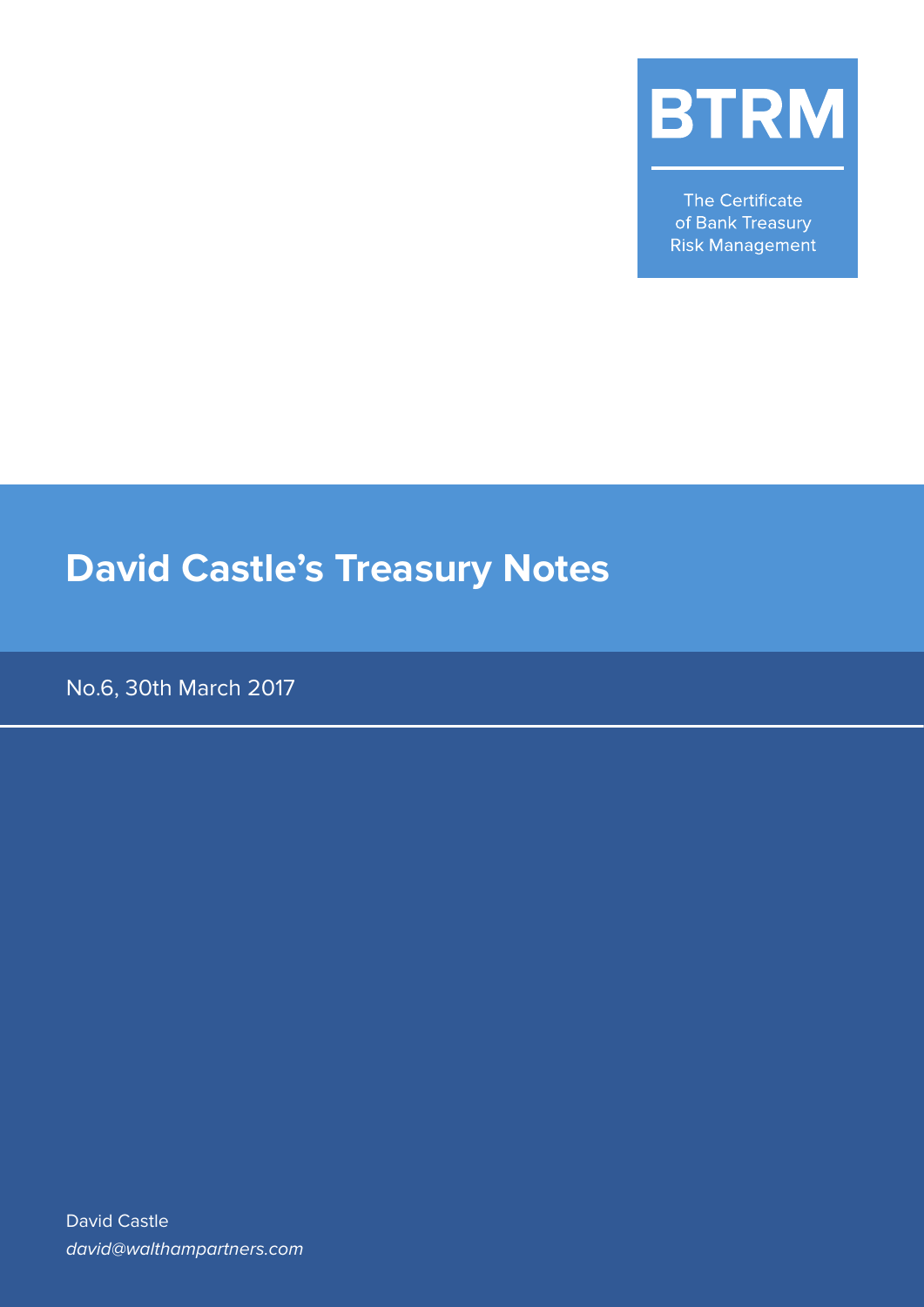## Treasury Tech Part 3: The 10th Man Rule, working with FinTech

**5 minute read.**



In the final part of our Treasury Tech series, for now, we explore how Treasury can most effectively engage with FinTech companies to build solutions for the data-age.

London and many other centres have vibrant FinTech scenes including accelerator programs, corporate hubs, major industry events, think tanks, investors and advisers. This presents a wealth of opportunities for Treasury to engage with the community, be informed on latest technology trends and identify solutions to business challenges.

**The 10th Man Rule**, especially well known from the movie World War Z and often compared to "Devil's advocate", is the concept that it should be someone's duty to challenge the thinking of a group to ensure that all possible variations have been considered. Our theme through our Treasury Tech series has been to test our thinking in the use of data, community and advanced technologies – it's worth having a **FinTech 10th Man** on your team.

If we were writing about Stress Testing today we would, of course, include **Minority Report** as a proxy for identifying bad things before they happen – but a deeper exploration of predictive analytics is for another day …… and part of **Treasury Trilogy.**



Example FinTech Hubs - Regulator, Corporate and Independant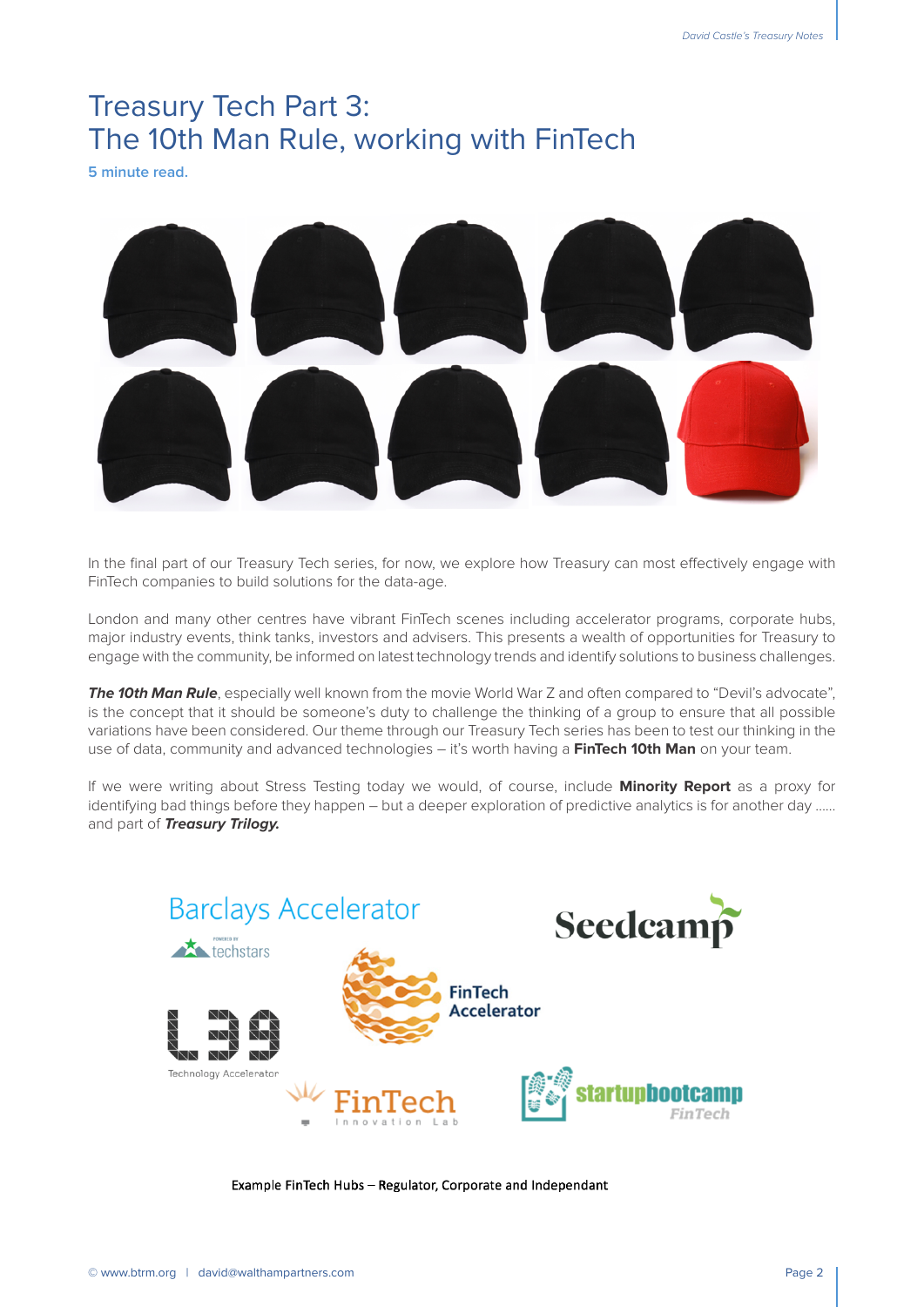Sticking with the 10th Man Rule for now, one interpretation in the military is that data and information amassed from a wide variety of sources needs to be checked, double checked, and tested to ensure misinterpretation or incorrect data is not cascaded. We touched on this data science approach in **Treasury Tech Part 1.**

For a bank looking to establish or build upon an internal data community approach and begin to engage external partners in FinTech there are a few guiding principles to consider and check back to over time.

An early step is to **identify a use case** that is specific, can be articulated to a prospective solutions provider or advisor and one that can be an experiment for broader future application. A good place to look for such a use case is your data spaghetti, possibly a need to access data more readily to meet a regulatory requirement, or analytics specific to a certain data set that will add value to risk management, business line or client.



Many large and complex organizations have such a full book of mandatory (regulatory) driven technology spend that the capacity to innovate is limited. It is critical however that part of the data journey includes innovation – and in particular external engagement – so that access to skill sets and techniques not readily available inside the organization is achieved and that the 10th Man Rule works – preventing a boxed in outcome and maintaining agility.

Experimentation should be encouraged, but it should also be part of the plan. The guiding principles we mention above fall into 7 simple categories which will vary by organization but can be a useful starting point.



Example Process To Engage Fin Tech and Experiment